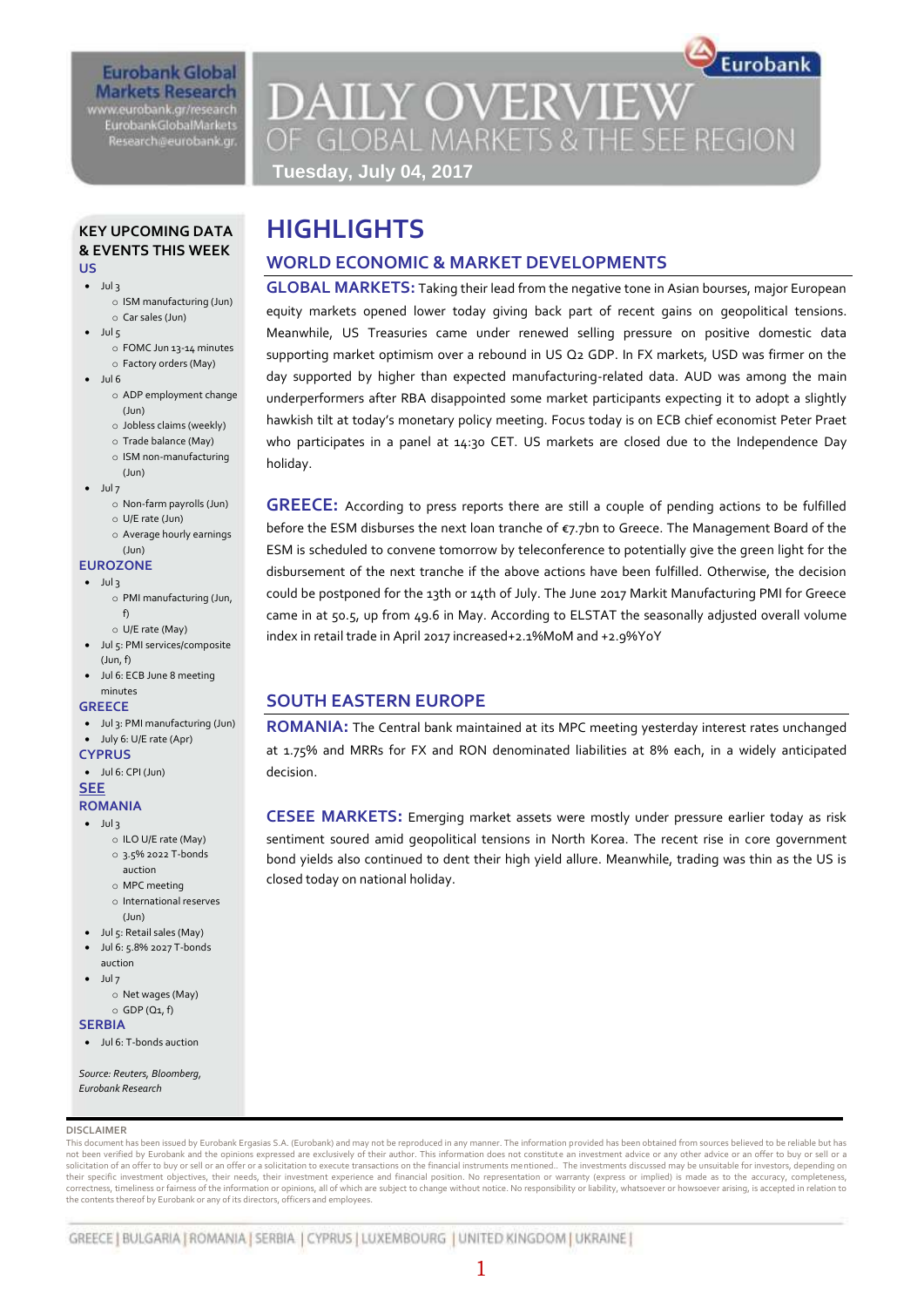November 14, 2013

July 4, 2017

**AILY OVERVIEW** OF GLOBAL MARKETS & THE SEE REGION









*Source: Reuters, Bloomberg, Eurobank Research*

# **Latest world economic & market developments**

#### **GLOBAL MARKETS**

Taking their lead from the negative tone in Asian bourses, major European equity markets opened lower today giving back part of recent gains on renewed geopolitical tensions. North Korea test-fired an international-range ballistic missile earlier today that landed in Japan's Exclusive Economic Zone, deepening concerns about the nation's weapons programs ahead of the G20 meeting later this week in Germany. Meanwhile, US Treasuries came under renewed selling pressure on positive domestic data supporting market optimism over a rebound in US Q2 GDP. US manufacturing ISM index rose to 57.8 in June, the highest in nearly three years compared to 54.9 in the prior month with forward-looking subcomponents including new orders moving higher. Long-dated US sovereign paper underperformed with the 10-yr UST yield hitting a fresh 3 1/2 month high of 2.35% earlier today. Meanwhile, the 2yr US bond yield rose close to 1.43% for the first time in the last eight years with the 2/10-yr yield spread hovering around 93bps, the highest in the last seven weeks. Elsewhere, Bund yields were a touch lower on the day with the 10-yr yield falling close to 0.47% at the time of writing after ending at 0.48% in the prior session. In spite of today's modest decline, the 10-yr Bund yield remained close to the 0.51% year-to-date peak on the prevailing view that, following recent hawkish comments by ECB President Mario Draghi, the Central Bank is likely to start moving away from its ultra-easy monetary policy earlier than expected. In FX markets, USD was a tad firmer on the day with the DXY index trading close to 96.238 in European trade, c. 0.6% firmer cumulatively over the last two sessions. Against a broadly firmer US currency, GBP retreated close to 1.2900 after testing levels slightly above 1.3000 in the prior session pressured by a drop in UK manufacturing ISM to a three-month low of 54.3 in June. AUD was among the main underperformers after Australia's Central Bank disappointed some market participants expecting it to adopt a slightly hawkish tilt at today's monetary policy meeting. Focus today is on ECB chief economist Peter Praet who participates in a panel at 14:30 CET. US markets are closed due to the Independence Day holiday.

#### [ppetropoulou@eurobank.gr](mailto:ppetropoulou@eurobank.gr)

### **GREECE**

According to press reports there are still a couple of pending actions to be fulfilled before the ESM disburses the next loan tranche of  $\varepsilon$ 7.7bn to Greece. These actions reportedly are: 1) an independent legal opinion that the pension reform that is to be implemented as of 2019 is in line with the Greek Constitution, 2) a Ministerial Decision that will determine exactly on which streets Sunday trade from May to October will be allowed, 3) legislation pertaining to the deregulation of the profession of engineers, and 4) the formal withdrawal of legal action against former HRADF (Hellenic Republic Asset Development Fund) experts. The Management Board of the ESM is scheduled to convene tomorrow by teleconference to potentially give the green light for the disbursement of the next tranche if the above actions have been fulfilled. Otherwise, the decision could be postponed for the 13<sup>th</sup> or 14<sup>th</sup> of July. On the data front, the June 2017 Markit Manufacturing PMI for Greece came in at 50.5, up from 49.6 in May. Although only marginally above the no-change threshold, the June 2017 PMI indicates an expansion of manufacturing activity for the first time since August 2016 (50.4). According to the Markit report, this positive development was driven by increases in new orders and output, which in turn contributed to employment increases with a rate of job creation that was the most marked for almost one year. Meanwhile, according to the Hellenic Statistical Authority (ELSTAT) the seasonally adjusted overall volume index in retail trade in April 2017 increased+2.1%MoM and +2.9%YoY significantly improved compared to the previous month when it had decreased -3.7%MoM and -0.9%YoY.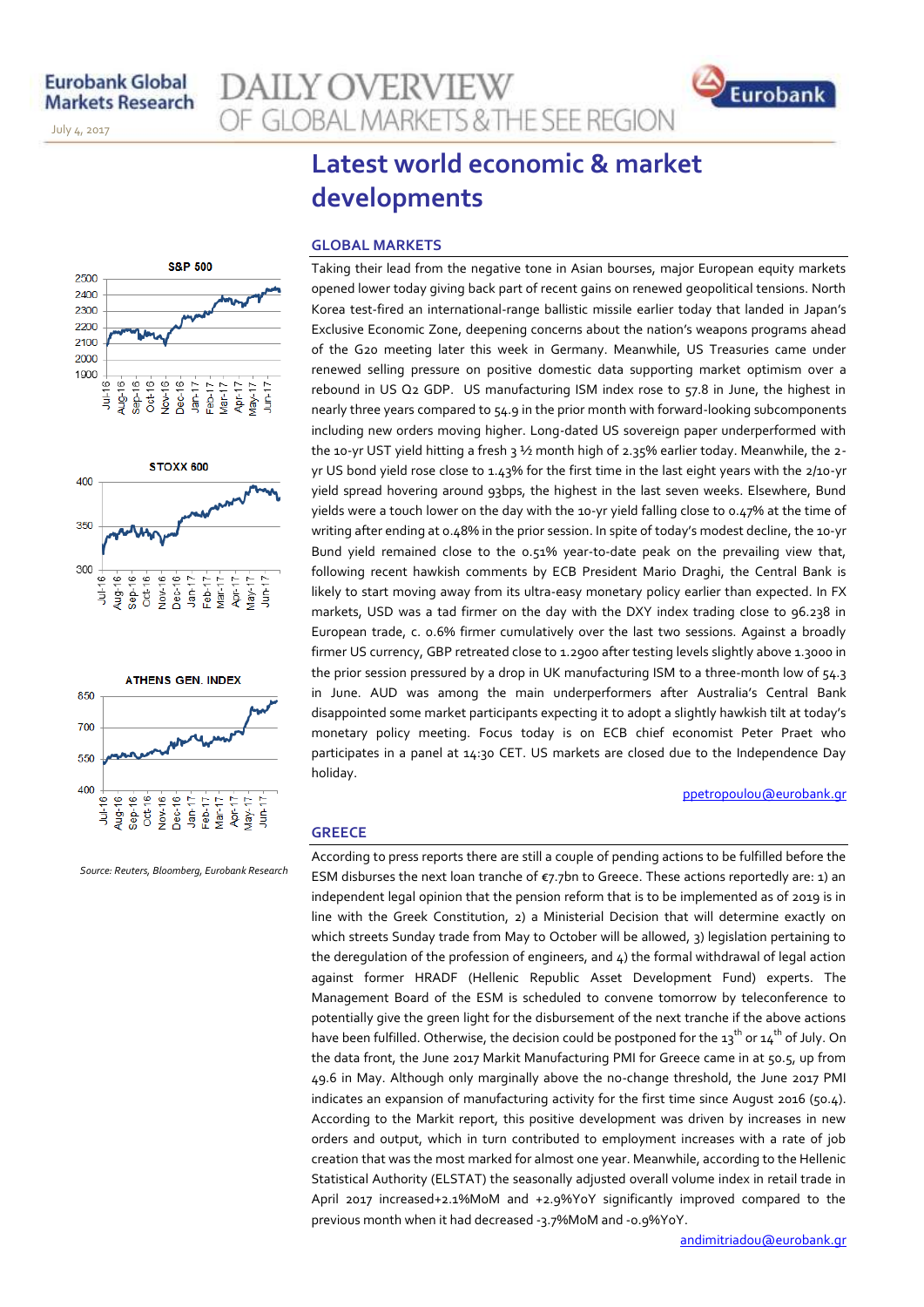November 14, 2013

July 4, 2017

| <b>BULGARIA: Indicators</b> | 2015   | 2016e   | <b>2017f</b> |
|-----------------------------|--------|---------|--------------|
| Real GDP growth %           | 3.6    | 3.5     | 3.0          |
| CPI (pa, yoy %)             | $-0.1$ | $-0.7$  | በ 6          |
| <b>Budget Balance/GDP*</b>  | $-2.9$ | $-0.8$  | $-1.4$       |
| Current Account/GDP         | 0.4    | 30      | 1.5          |
| <b>EUR/BGN</b> (eop)        |        | 1.9558  |              |
|                             | 2016   | current | - 2017       |
| Policy Rate (eop)           |        | N/A     |              |

*\* on a cash basis*

*Source: Reuters, Bloomberg, Eurobank Research, National Authorities*

| <b>CYPRUS: Indicators</b>  | 2015   | 2016e  | <b>2017f</b> |
|----------------------------|--------|--------|--------------|
| Real GDP growth %          | 17     | 28     | 3.0          |
| HICP (pa, yoy %)           | $-1.5$ | $-11$  | 0.5          |
| <b>Budget Balance/GDP*</b> | 0.0    | $-0.3$ | -0.6         |
| Current Account/GDP        | $-3.0$ | $-2.8$ | $-3.3$       |
| * ESA 2010                 |        |        |              |

*Source: Reuters, Bloomberg, Eurobank Research, National Authorities*

| <b>ROMANIA: Indicators</b> | 2015   | 2016e   | <b>2017f</b> |
|----------------------------|--------|---------|--------------|
| Real GDP growth %          | 3.7    | 5.0     | 3.5          |
| CPI (pa, yoy %)            | $-0.6$ | $-1.8$  | 1.5          |
| Budget Balance/GDP *       | $-1.9$ | -28     | $-3.7$       |
| Current Account/GDP        | $-1.1$ | $-3.0$  | $-3.2$       |
| <b>EUR/RON</b> (eop)       | 4.48   | 4.54    | 4.60         |
|                            | 2016   | current | 2017         |
| Policy Rate (eop)          | 1.75   | 1.75    | 1.75         |
| * on a cash basis          |        |         |              |
|                            |        |         |              |

*Source: Reuters, Bloomberg, Eurobank Research, National Authorities*

| <b>SERBIA: Indicators</b>                  | 2015   | 2016e   | 2017f  |
|--------------------------------------------|--------|---------|--------|
| Real GDP growth %                          | 0.8    | 2.8     | 3.0    |
| CPI (pa, yoy %)                            | 1.9    | 1.2     | 21     |
| <b>Budget Balance/GDP</b>                  | $-3.7$ | $-1.4$  | $-1.3$ |
| Current Account/GDP                        | $-4.7$ | -40     | $-3.9$ |
| EUR/RSD (eop)                              | 121.38 | 123.40  | 125.5  |
|                                            | 2016   | current | 2017   |
| Policy Rate (eop)                          | 4.00   | 4.00    | 4.00   |
| Correspondent Disordians Crusheal Descende |        |         |        |

*Source: Reuters, Bloomberg, Eurobank Research, National Authorities*



| <b>Credit Ratings</b> |                 |       |       |  |  |  |  |  |  |
|-----------------------|-----------------|-------|-------|--|--|--|--|--|--|
| L-T ccv               | Moody's         | S&P   | Fitch |  |  |  |  |  |  |
| <b>SERBIA</b>         | Ba <sub>3</sub> | RR-   | RR-   |  |  |  |  |  |  |
| <b>ROMANIA</b>        | Baa3            | RRR-  | RRR-  |  |  |  |  |  |  |
| <b>BULGARIA</b>       | Baa2            | $BB+$ | BBB-  |  |  |  |  |  |  |
| <b>CYPRUS</b>         | R1              | RR+   | RR-   |  |  |  |  |  |  |

*Source: Reuters, Bloomberg, Eurobank Research*

# **Latest economic & market developments in the CESEE region**

## **ROMANIA**

**JLY OVERVIEW** 

**GLOBAL MARKETS & THE SEE REGION** 

On July 3rd, NBR maintained interest rates unchanged at 1.75% and MRRs for FX and RON denominated liabilities at 8% each, in a widely anticipated decision. In the statement released thereafter, the Central Bank highlighted that headline and core inflation came out slightly higher than the previous forecast in May. For the time being, underlying inflationary pressures remain relatively contained, yet they are slowly building up. Headline inflation and adjusted Core2 printed at 0.6% YoY and a multi-year high of 1.3% YoY, respectively, in May. NBR now envisages inflation trajectory slightly above that projected in the medium-term forecast published in the May 2017 Inflation Report and is about to revise once again the year-end 2017/2018 forecasts (currently at 1.6%/3.1%) in the next report to be released in August. In our view, NBR continues to be on a wait-and-see mode. There are still a number of elevated risks, mainly domestic fiscal related, that NBR is increasingly aware of and will specify the timing of the initiation of the tightening cycle. Assuming no policy change, the projected fiscal deficit is expected to swell to 3.7% of GDP and further to 3.9% of GDP in 2018, above the EU 3% of GDP threshold. The government has downplayed those concerns. The EU Commission has already issued an official warning to Romania, on the existence of a significant deviation of the structural public budget balance (-2.6% of GDP in 2016) from the medium-term budgetary objective (-1% of GDP). On top of fiscal slippages, NBR is now confronted with the uncertain impact of the unitary public wage law and the announced fresh plans of the new government to overhaul taxation in response to the lavish pre-electoral promises.

From that point of view NBR Governor Mugur Isarescu emphasized that the central bank specialists were still assessing the unitary public wage law impact on the inflation trajectory and called for more fiscal plans clarity on behalf of the government. Recall that NBR has been on hold since May 2015 when it last cut interest rates by 25bps from 2.0%. It had signaled that monetary policy normalization could start by narrowing the interest rate corridor to ±100bp from ±150bp currently. There have been a number of both external (Brexit referendum, US elections, European elections) and internal (parliamentary elections in last December, political noise throughout H1-2017, fiscal uncertainties) that have pushed back the initiation of policy normalization in the last one year and a half. Ceteris paribus, monetary policy normalization could start as early as Q3.

igkionis@eurobank.gr

Eurobank

#### **CESEE MARKETS**

Emerging market assets were mostly under pressure earlier today as risk sentiment soured amid geopolitical tensions in North Korea. The recent rise in core government bond yields also continued to dent their high yield allure. Meanwhile, trading was thin as the US is closed today on national holiday. Along these lines, the MSCI Emerging Markets index fell 0.7% compared to the prior session's settlement at the time of writing, though remaining not too far from a recent new 2-year high hit earlier in June. Bourses in the CESEE region stood in a modestly negative territory earlier in European trade, while regional currencies mostly firmed, recouping part of yesterday's losses, and short-term government bonds gained ground outperforming the rather minimal movement in paper of longer tenure. In FX markets, the Romanian leu remained under pressure a day after the Central Bank meeting. The EUR/RON hit a 1-week peak near 4.5805 earlier today in a pull-back from yesterday's 2month trough close to 4.5420 after the MPC warned yesterday about fiscal risks and expressed the view that inflation may edge higher than previously projected.

gphoka@eurobank.gr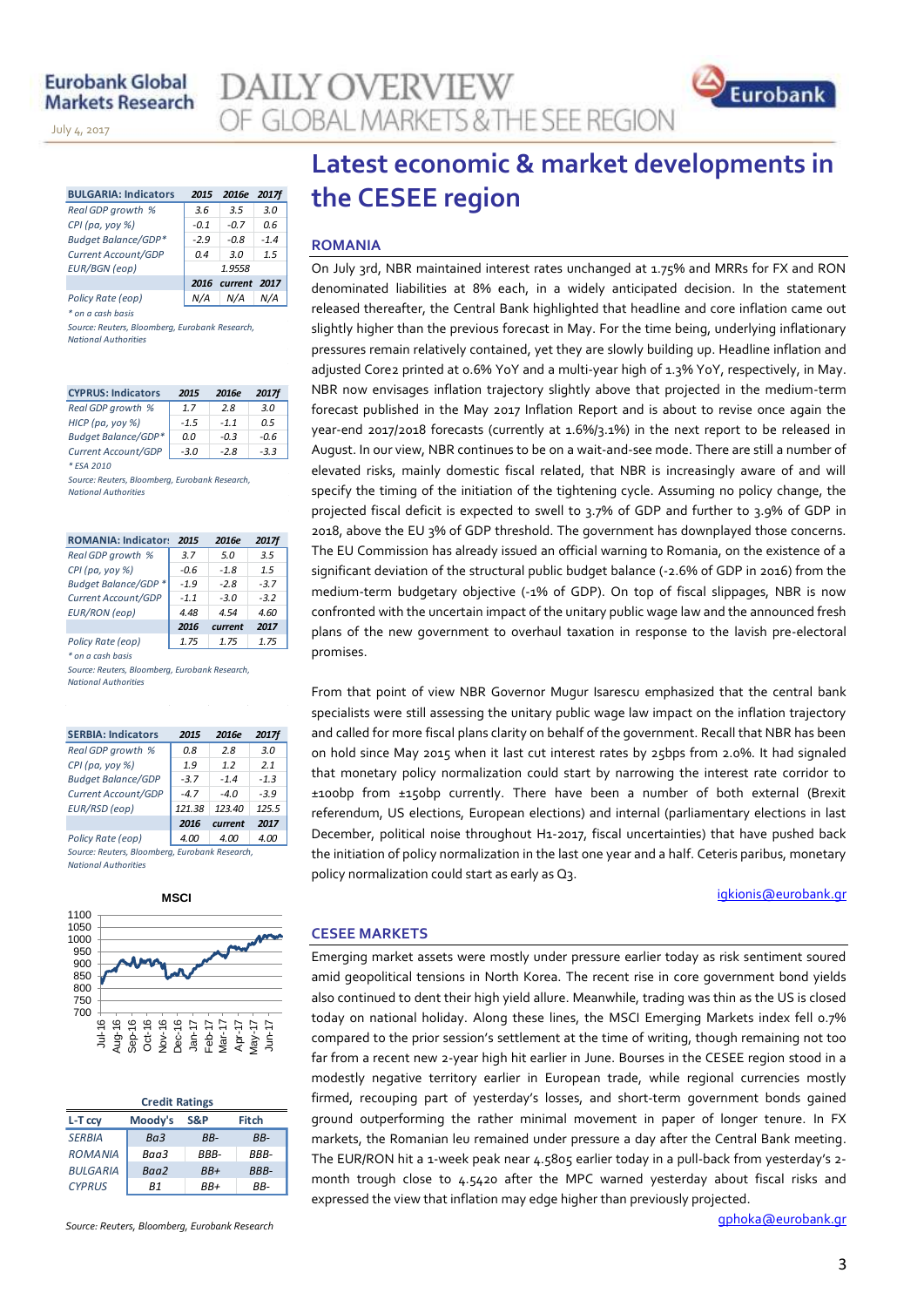## **Eurobank Global Markets Research**

July 4, 2017

**DAILY OVERVIEW** OF GLOBAL MARKETS & THE SEE REGION



### **GLOBAL MARKETS**

November 14, 2013

| <b>GLOBAL MARKETS</b> |          |           |             |                |        |         |             |                         |      |               |                 |                    |      |         |             |
|-----------------------|----------|-----------|-------------|----------------|--------|---------|-------------|-------------------------|------|---------------|-----------------|--------------------|------|---------|-------------|
| <b>Stock markets</b>  |          |           |             | <b>FOREX</b>   |        |         |             | <b>Government Bonds</b> |      |               |                 | <b>Commodities</b> |      |         |             |
|                       | Last     | <b>AD</b> | <b>AYTD</b> |                | Last   | ΔD      | <b>AYTD</b> | (yields)                | Last | <b>ADbps</b>  | <b>AYTD bps</b> |                    | Last | ΔD      | <b>AYTD</b> |
| S&P 500               | 2429.01  | 0.2%      | 8.5%        | <b>EUR/USD</b> | 1.1348 | $-0.1%$ | 7.9%        | $UST - 10vr$            | 2.35 | $\mathcal{O}$ | -91             | GOLD               | 1224 | 0.4%    | 6.3%        |
| Nikkei 225            | 20032.35 | $-0.1%$   | 4.8%        | GBP/USD        | 1.292  | $-0.2%$ | 4.6%        | Bund-10vr               | 0.47 | -1            | 26              | <b>BRENT CRUDE</b> | 49   | $-0.4%$ | $-12.9%$    |
| STOXX 600             | 383.03   | $-0.1%$   | 6.0%        | USD/JPY        | 113.24 | 0.1%    | 3.3%        | $JGB - 10$ vr           | 0.08 | $-1$          |                 | LMEX               | 2863 | 0.3%    | 7.6%        |
|                       |          |           |             |                |        |         |             |                         |      |               |                 |                    |      |         |             |

## **CESEE MARKETS**

| <b>SERBIA</b>         |                                                                |                |                     | <b>ROMANIA</b>        |                   |                  |                      | <b>BULGARIA</b>       |                    |                    |                     |  |
|-----------------------|----------------------------------------------------------------|----------------|---------------------|-----------------------|-------------------|------------------|----------------------|-----------------------|--------------------|--------------------|---------------------|--|
| <b>Money Market</b>   |                                                                |                |                     | <b>Money Market</b>   |                   |                  |                      | <b>Money Market</b>   |                    |                    |                     |  |
| <b>BELIBOR</b>        | Last                                                           | <b>ADbps</b>   | ∆YTD bps            | <b>ROBOR</b>          | Last              | <b>ADbps</b>     | ∆YTD bps             | <b>SOFIBOR</b>        | Last               | <b>ADbps</b>       | <b>∆YTD bps</b>     |  |
| T/N                   | 2.96                                                           | $-1$           | -4                  | O/N                   | 0.56              | $-3$             | 0                    | <b>LEONIA</b>         | $-0.40$            | $-13$              | -40                 |  |
| 1-week                | 3.11                                                           | 0              | $-6$                | 1-month               | 0.65              | 0                | $-11$                | 1-month               | $-0.16$            | 0                  | 0                   |  |
| 1-month               | 3.30                                                           | $-2$           | -5                  | 3-month               | 0.86              | $-1$             | $-4$                 | 3-month               | $-0.08$            | 0                  | $-1$                |  |
| 3-month               | 3.51                                                           | $-3$           | $\overline{4}$      | 6-month               | 1.02              | $\mathbf{1}$     | $-9$                 | 6-month               | 0.05               | 0                  | $-3$                |  |
| 6-month               | 3.72                                                           | $-3$           | 6                   | 12-month              | 1.19              | 0                | -6                   | 12-month              | 0.42               | 0                  | $\mathbf{1}$        |  |
| <b>RS Local Bonds</b> |                                                                |                |                     | <b>RO Local Bonds</b> |                   |                  |                      | <b>BG Local Bonds</b> |                    |                    |                     |  |
|                       | Last                                                           | <b>ADbps</b>   | <b>AYTD bps</b>     |                       | Last              | <b>ADbps</b>     | <b>AYTD bps</b>      | (yields)              | Last               | <b>ADbps</b>       | <b>AYTD bps</b>     |  |
| 3Y RSD                | 4.87                                                           | 0              | $-18$               | 3Y RON                | 1.37              | $\overline{2}$   | $-25$                | 3Y BGN                | $-0.08$            | $-1$               | $-23$               |  |
| 5Y RSD                | 5.22                                                           | 0              | $-14$               | 5Y RON                | 2.35              | $\mathbf{1}$     | $-17$                | 5Y BGN                | 0.15               | $-3$               | $-36$               |  |
| 7Y RSD                | 5.59                                                           | 0              | $-4$                | 10Y RON               | 3.57              | $\overline{2}$   | -8                   | 10Y BGN               | 1.52               | 0                  | $-39$               |  |
| <b>RS Eurobonds</b>   |                                                                |                |                     | <b>RO Eurobonds</b>   |                   |                  |                      | <b>BG Eurobonds</b>   |                    |                    |                     |  |
|                       | Last                                                           | <b>ADbps</b>   | ∆YTD bps            |                       | Last              | <b>ADbps</b>     | ∆YTD bps             |                       | Last               | <b>ADbps</b>       | <b>AYTD bps</b>     |  |
| USD Nov-17            | 1.96                                                           | 0              | $-37$               | <b>EUR Oct-25</b>     | 1.90              | 0                | $-24$                | EUR Jul-17            | $-2.34$            | $-3$               | $-202$              |  |
| USD Nov-24            | 6.32                                                           | $-3$           | $-9$                | USD Jan-24            | 3.11              | $\boldsymbol{o}$ | $-74$                | <b>EUR Sep-24</b>     | 1.23               | $\boldsymbol{0}$   | $-45$               |  |
|                       |                                                                |                |                     |                       |                   |                  |                      |                       |                    |                    |                     |  |
| <b>CDS</b>            | Last                                                           | <b>ADbps</b>   | <b>AYTD bps</b>     | <b>CDS</b>            | Last              | <b>ADbps</b>     | <b>AYTD bps</b>      | <b>CDS</b>            | Last               | <b>ADbps</b>       | <b>AYTD bps</b>     |  |
| 5-year                | 151                                                            | 0              | $-57$               | 5-year                | 109               | 0                | $-1$                 | 5-year                | 112                | $-1$               | $-40$               |  |
| $10$ -year            | 200                                                            | 0              | $-55$               | 10-year               | 153               | $\boldsymbol{0}$ | $\mathbf{1}$         | 10-year               | 162                | $-1$               | $-32$               |  |
|                       |                                                                |                |                     |                       |                   |                  |                      |                       |                    |                    |                     |  |
| <b>STOCKS</b>         |                                                                |                |                     | <b>STOCKS</b>         |                   |                  |                      | <b>STOCKS</b>         |                    |                    |                     |  |
|                       | Last                                                           | AD             | <b>AYTD</b>         |                       | Last              | AD               | <b>AYTD</b>          |                       | Last               | ΔD                 | <b>AYTD</b>         |  |
| BELEX15               | 713.8                                                          | 0.25%          | $-0.50%$            | BET                   | 7837.0            | $-0.24%$         | 10.61%               | <b>SOFIX</b>          | 707.4              | 0.32%              | 20.63%              |  |
| <b>FOREX</b>          |                                                                |                |                     | <b>FOREX</b>          |                   |                  |                      | <b>FOREX</b>          |                    |                    |                     |  |
|                       | Last                                                           | AD             | <b>AYTD</b>         |                       | Last              | AD               | <b>AYTD</b>          |                       | Last               | ΔD                 | <b>AYTD</b>         |  |
| <b>EUR/RSD</b>        | 120.78                                                         | $-0.30%$       | 2.22%               | <b>EUR/RON</b>        | 4.5745            | $-0.04%$         | $-0.78%$             | <b>USD/BGN</b>        | 1.7234             | $-0.13%$           | 7.83%               |  |
|                       | <b>BET Index</b><br><b>SOFIX Index</b><br><b>BELEX15 Index</b> |                |                     |                       |                   |                  |                      |                       |                    |                    |                     |  |
| 800                   |                                                                |                |                     | 9400<br>8900          |                   |                  |                      | 700                   |                    |                    |                     |  |
| 750                   |                                                                |                |                     | 8400                  |                   |                  |                      | 650<br>600            |                    |                    |                     |  |
| 700                   |                                                                |                |                     | 7900                  |                   |                  |                      | 550                   |                    |                    |                     |  |
| 650                   |                                                                |                |                     | 7400<br>6900          |                   |                  |                      | 500                   |                    |                    |                     |  |
| 600                   |                                                                |                |                     | 6400                  |                   |                  |                      | 450                   |                    |                    |                     |  |
| 550                   |                                                                |                |                     | 5900                  |                   |                  |                      | 400                   |                    |                    |                     |  |
| $JuI-16$              | Oct-16                                                         | $Jan-17$       | $Jul-17$<br>Apr-17  | $Ju - 16$             | Step 16<br>Nov-16 | Jan 17<br>Mar-17 | $Jul-17$<br>$Nay-17$ | <b>Jul-16</b>         | $Sep-16$<br>Nov-16 | $Jan-17$<br>Mar-17 | May-17              |  |
|                       |                                                                |                |                     |                       |                   |                  |                      |                       |                    |                    |                     |  |
|                       |                                                                |                |                     |                       |                   |                  |                      |                       |                    |                    |                     |  |
|                       |                                                                | <b>EUR/RSD</b> |                     | 4.65                  | <b>EUR/RON</b>    |                  |                      |                       | <b>USD/BGN</b>     |                    |                     |  |
| 126                   |                                                                |                |                     | 4.60                  |                   |                  |                      | 1.90                  |                    |                    |                     |  |
| 124                   |                                                                |                |                     | 4.55<br>4.50          |                   |                  |                      | 1.85<br>1.80          |                    |                    |                     |  |
| 122                   |                                                                |                |                     | 4.45                  |                   |                  |                      | 1.75                  |                    |                    |                     |  |
|                       |                                                                |                |                     | 4.40                  |                   |                  |                      | 1.70                  |                    |                    |                     |  |
| 120                   |                                                                |                |                     | 4.35                  |                   |                  |                      | 1.65                  |                    |                    |                     |  |
| 9<br>11-16            | Oct-16                                                         | lanc17         | $J$ ul-17<br>Apr-17 | Jul-16                | Oct-16            | Jan-17           | $Ju+17$<br>Apr-17    | $J$ ul-16             | Oct-16             | Jan-17             | Apr-17<br>$71 - 10$ |  |
|                       |                                                                |                |                     |                       |                   |                  |                      |                       |                    |                    |                     |  |

*Source: Reuters, Bloomberg, Eurobank Economic Analysis and Financial Markets Research Data updated as of 12:30 EEST*